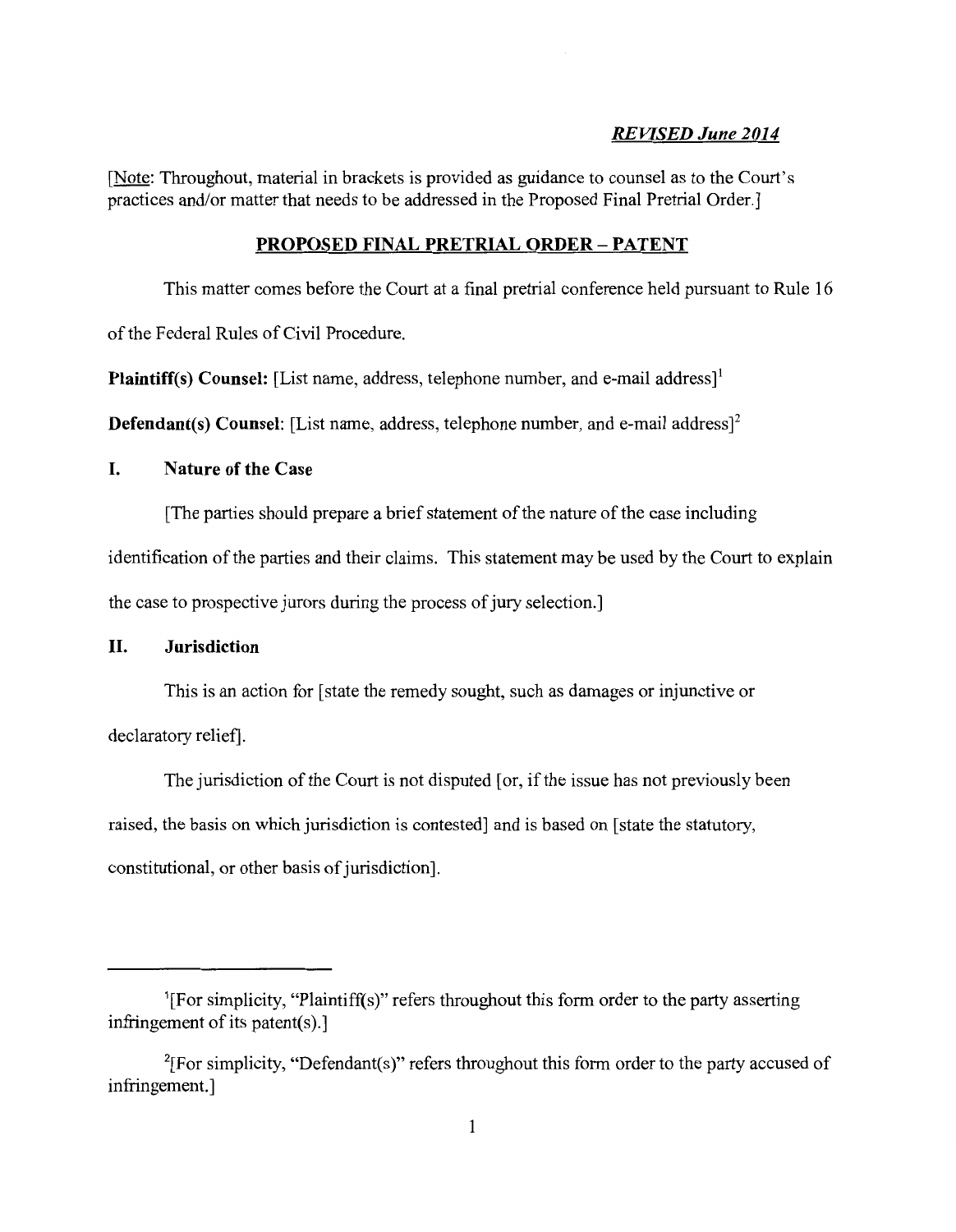## **III. Facts**

#### **A. Uncontested Facts**

Any party, with prior notice to all other parties, may read any or all of the uncontested facts to the jury or Court, and will be charged for the time used to do so.

The following facts are not disputed or have been agreed to or stipulated to by the parties:

[This section should contain a comprehensive statement of the uncontested facts which the parties intend to make part of the evidentiary record, either by reading to the jury, or in a bench trial reading to the Court and/or filing with the Court in conjunction with post-trial briefing.]

# **B. Contested Facts**

[Identify the facts in issue, with a brief statement of what each party intends to prove in support of its claims and/or defenses. These summaries should be sufficient to identify for the Court the essential facts in issue and to fairly notify the other parties of what counsel expects to prove at trial.]

## **IV. Issues of Law**

[Include a statement of the issues of law which any party contends remain to be litigated, and a citation of authorities relied upon by each party.]

[The Court will preclude a party from seeking relief based on claims and defenses not described in the draft pretrial order.]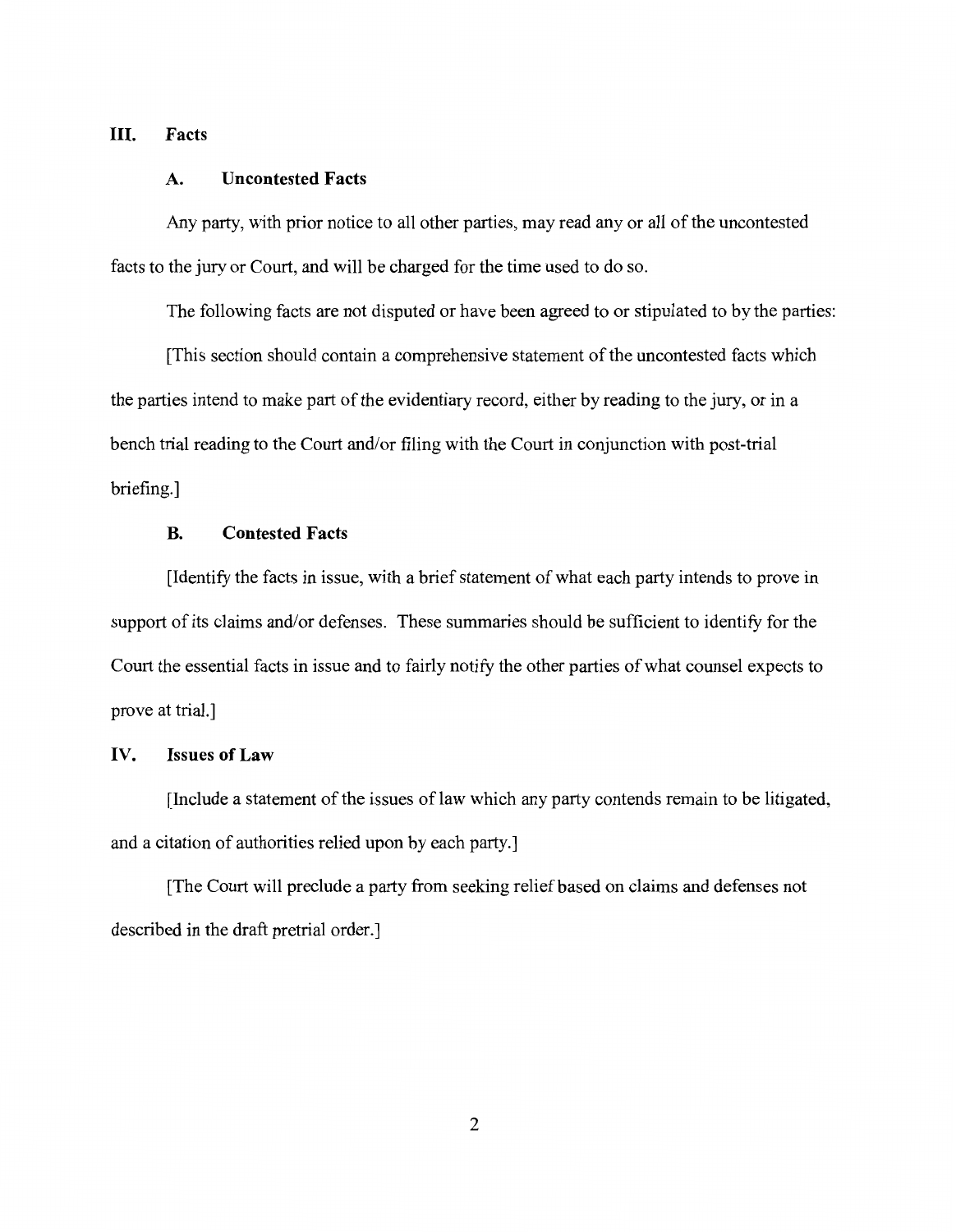### **V. Witnesses**

[Indicate which witnesses will testify in person and which by deposition. Indicate if there are any objections to a witness and, if so, briefly state the basis for the objection.] Any witness not listed will be precluded from testifying, absent good cause shown.

In the absence of an alternative agreement between the parties, fact witnesses will be sequestered. Also, unless the parties reach an alternative agreement, the order of the presentation of evidence will follow the burden of proof.

[The presumptive order of proof is:

- Phase I: Plaintiff case-in-chief on infringement and damages
- Phase II: Defendant response on infringement and damages, and case-in-chief on invalidity
- Phase III: Plaintiff rebuttal on infringement and damages, and response on invalidity
- Phase IV: Defendant rebuttal on invalidity]

## **A. List of Witnesses the Plaintiff Expects to Call**

## **1. Expert witnesses**

[For any expert witness, the Plaintiff shall indicate the precise subject matter on which it will ask the Court to recognize the witness's expertise. At trial, the Plaintiff should offer the witness as an expert on that same subject matter. No deviations as to the described subject matter will be permitted without approval of all parties or the Court, on good cause shown.]

## **2. Non-expert witnesses**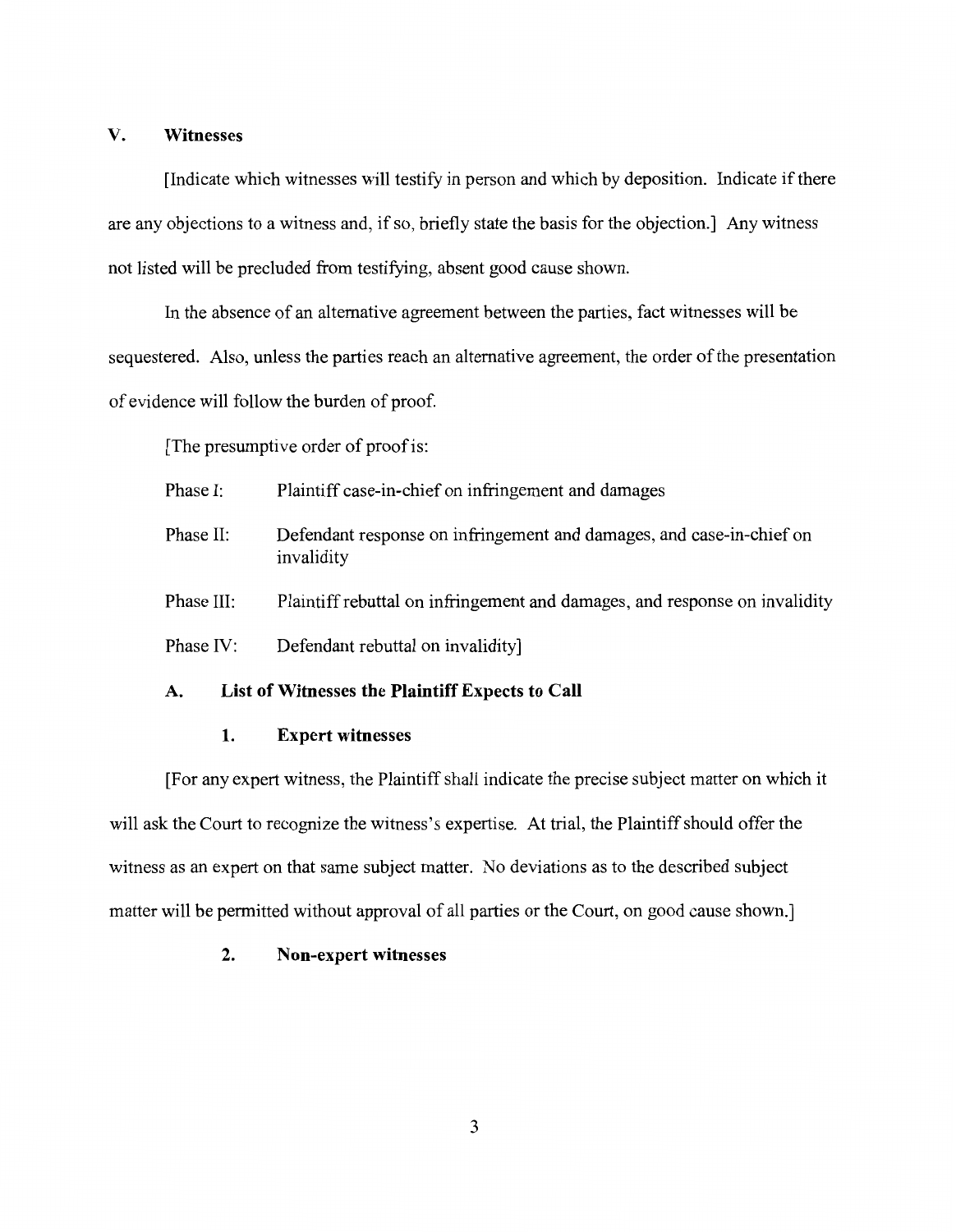#### **B. List of Witnesses Defendant Expects to Call**

#### **1. Expert witnesses**

[For any expert witness, the Defendant shall indicate the precise subject matter on which it will ask the Court to recognize the witness's expertise. At trial, the Defendant should offer the witness as an expert on that same subject matter. No deviations as to the described subject matter will be permitted without approval of all parties or the Court, on good cause shown.]

### **2. Non-expert witnesses**

### **C. List of Witnesses Third Parties Expect to Call**

[If there are any third parties to the action, they should include a list of witnesses like those contained in Parts A and B above.]

### **D. Testimony by Deposition**

[Counsel should confer prior to the pretrial conference to determine which testimony will be offered by deposition (including video tape depositions), to agree on the designation of those portions of the depositions to be offered into evidence, and to identify objections.] This pretrial order contains the maximum universe of deposition designations, counter-designations, and objections to admission of deposition testimony; none ofthe foregoing shall be supplemented without approval of all parties or leave of the Court, on good cause shown.

If there are objections that remain to be resolved, the party calling the witness by deposition shall, no later than two (2) calendar days before the witness is to be called at trial, submit, on behalf of all parties: (i) a copy of the entire deposition testimony of the witness at issue, clearly highlighting the designations, counter-designations, and pending objections; and (ii) a cover letter clearly identifying the pending objections as well as a brief indication (i.e., no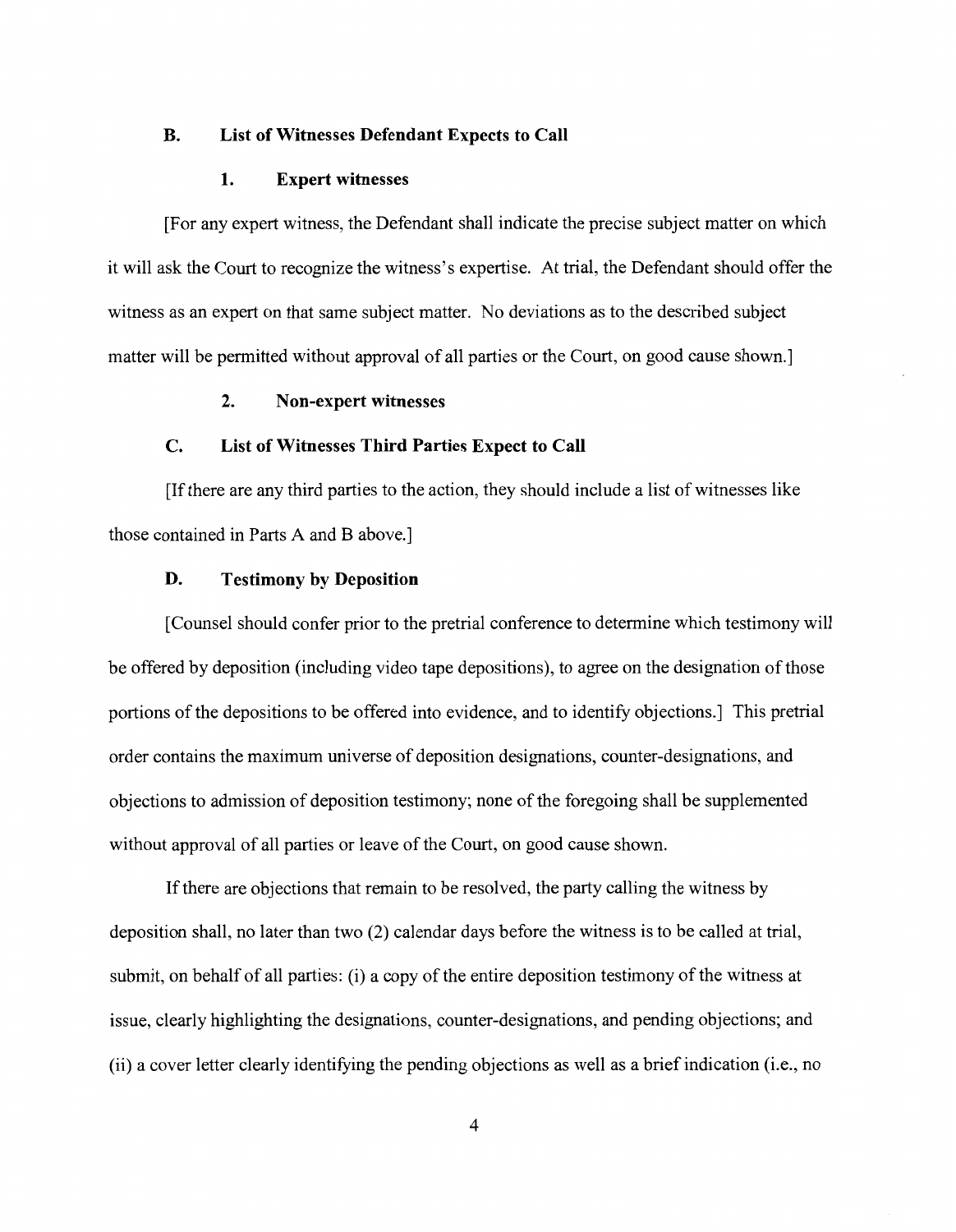more than one sentence per objection) of the basis for the objection and the offering party's response to it. Failure to comply with these procedures, absent an agreement by the parties and approval by the Court, will result in waiver of the use of the deposition testimony or waiver of objection to the use of the deposition testimony.

All irrelevant and redundant material, including colloquy between counsel and objections, will be eliminated when the deposition is read or viewed at trial.

When the witness is called to testify by deposition at trial, the party calling the witness shall provide the Court with two copies of the transcript of the designations and counterdesignations that will be read or played. The parties will be charged for all time that elapses from the time the witness is called until the next witness is called, according to the proportions to be provided by the parties.

### **E. Impeachment with Prior Inconsistent Testimony**

[The parties shall provide their position(s) as to whether the Court should allow objections to the use of deposition and other prior testimony for impeachment purposes, including objections based on lack of completeness and/or lack of inconsistency.]

## **F. Objections to Expert Testimony**

[The parties shall provide their position(s) as to whether the Court should rule at trial on objections to expert testimony as beyond the scope of prior expert disclosures, taking time from the parties' trial presentation to argue and decide such objections; or whether the Court should instead defer ruling on all such objections unless renewed in writing following trial, subject to the proviso that a party prevailing on such a post-trial objection will be entitled to have all of its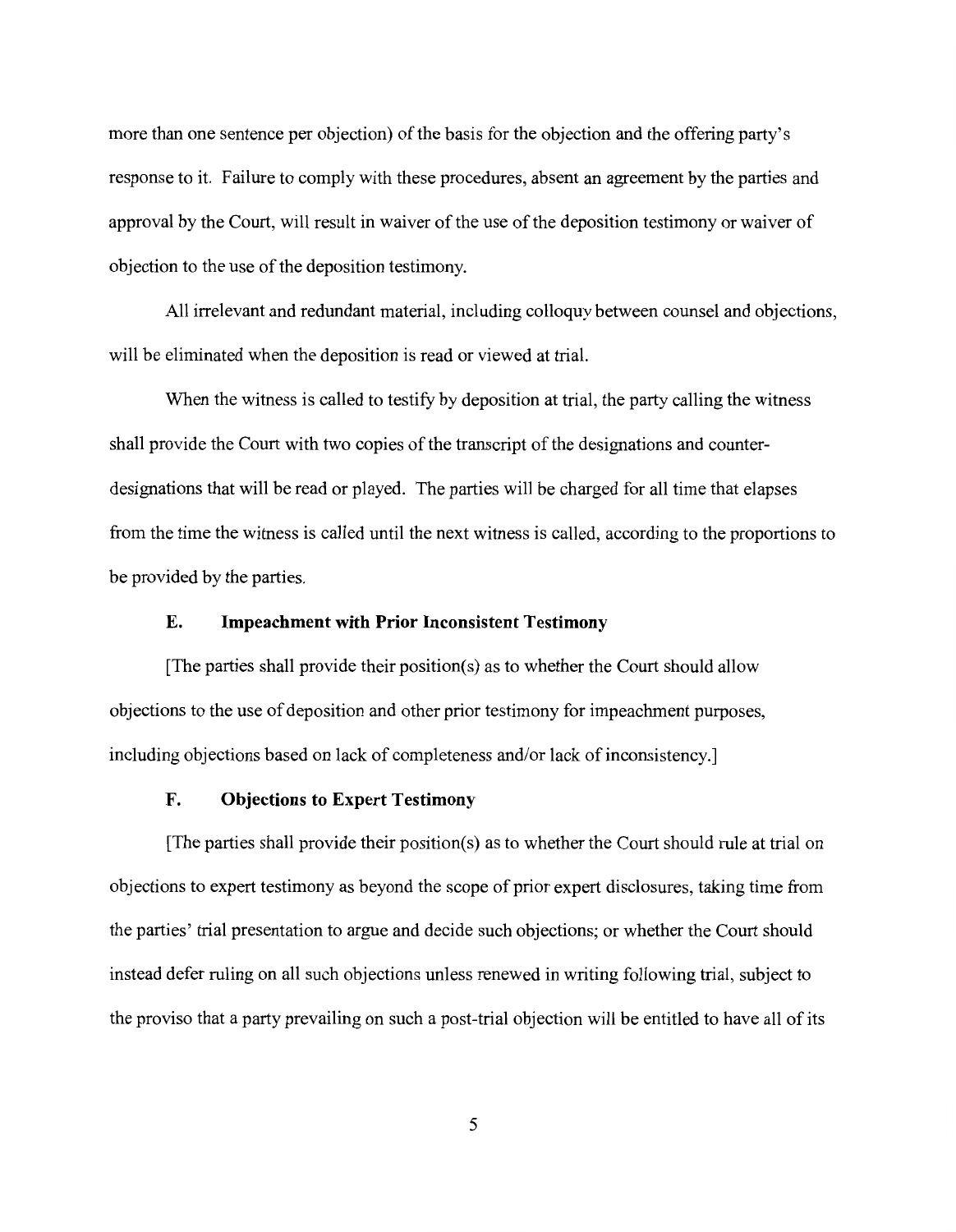costs associated with a new trial paid for by the party that elicited the improper expert testimony at the earlier trial.]

### **VI. Exhibits**

### A. **Exhibits**

[The parties are to provide a list of pre-marked exhibits which each party intends to offer at trial, along with citations to the Federal Rules of Evidence to note any objections thereto lodged by any other party.] This pretrial order contains the maximum universe of exhibits to be used in any party's case-in-chief, as well as all objections to the admission of such objections, neither of which shall be supplemented without approval of all parties or leave of the Court, on good cause shown. Exhibits not listed will not be admitted unless good cause is shown.

No exhibit will be admitted unless offered into evidence through a witness, who must at least be shown the exhibit. At some point before the completion of the witness' testimony, any party that has used an exhibit with the witness and wishes that exhibit to be admitted into evidence must formally move the exhibit into evidence, by exhibit number. Exhibits may not be published, displayed, or otherwise shown to the jury until after they have been admitted into evidence. Once admitted, counsel may publish exhibits to the jury without requesting to do so.

A party will provide exhibits to be used in connection with direct examination by 6:00 p.m. the day before their intended use, and objections will be provided no later than 8:00 p.m. the night before their intended use. If good faith efforts to resolve the objections fail, the party objecting to the exhibits shall bring its objections to the Court's attention prior to the witness being called to the witness stand. Failure to comply with these procedures, absent an agreement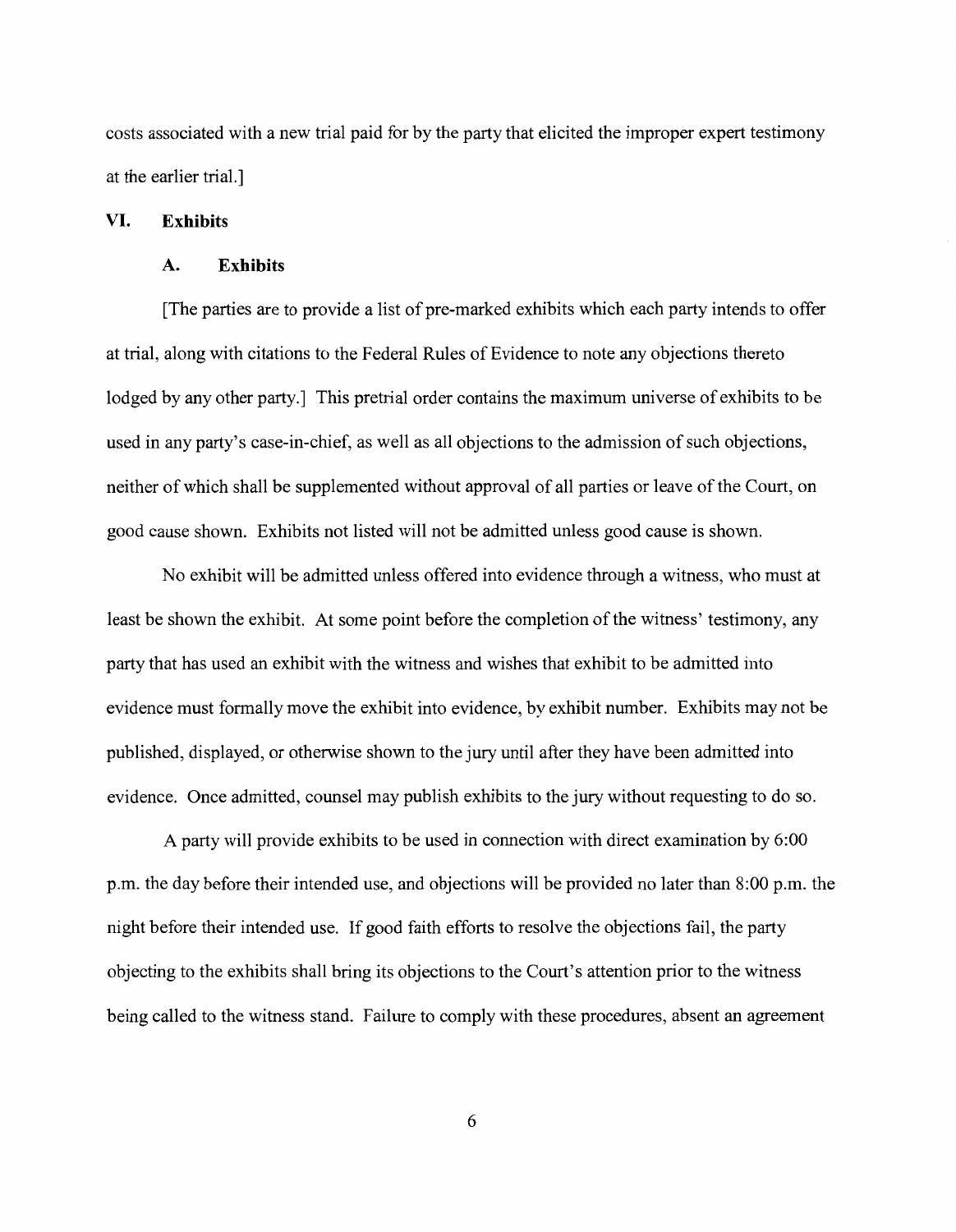by the parties and approval by the Court, will result in waiver of the use of an exhibit or waiver of objection to the exhibit.

Exhibits not objected to will be received into evidence by the operation ofthe Final Pretrial Order without the need for additional foundation testimony, provided they are shown to a witness.

On or before the first day of trial, counsel will deliver to the Courtroom Deputy a completed AO Form 187 exhibit list for each party.

## **B. Demonstrative Exhibits**

The parties will exchange demonstratives to be used in opening statements by 8:00 p.m. two nights before opening statements. The parties will provide any objections to such demonstratives by 12:00 p.m (noon) on the day before opening statements.

A party will provide demonstrative exhibits to be used in connection with direct examination by  $6:00$  p.m. the night before their intended use, and objections will be provided no later than 8:00 p.m. the night before their intended use. If any of the demonstratives change after the deadline, the party intending to use the demonstrative will promptly notify the opposing party of the change(s).

The party seeking to use a demonstrative will provide a color representation of the demonstrative to the other side in PDF form. However, for video or animations, the party seeking to use the demonstrative will provide it to the other side on a DVD or CD. For irregularly sized physical exhibits, the party seeking to use the demonstrative will provide a color representation as a PDF of 8.5 x 11 copies of the exhibits.

This provision does not apply to demonstratives created during testimony or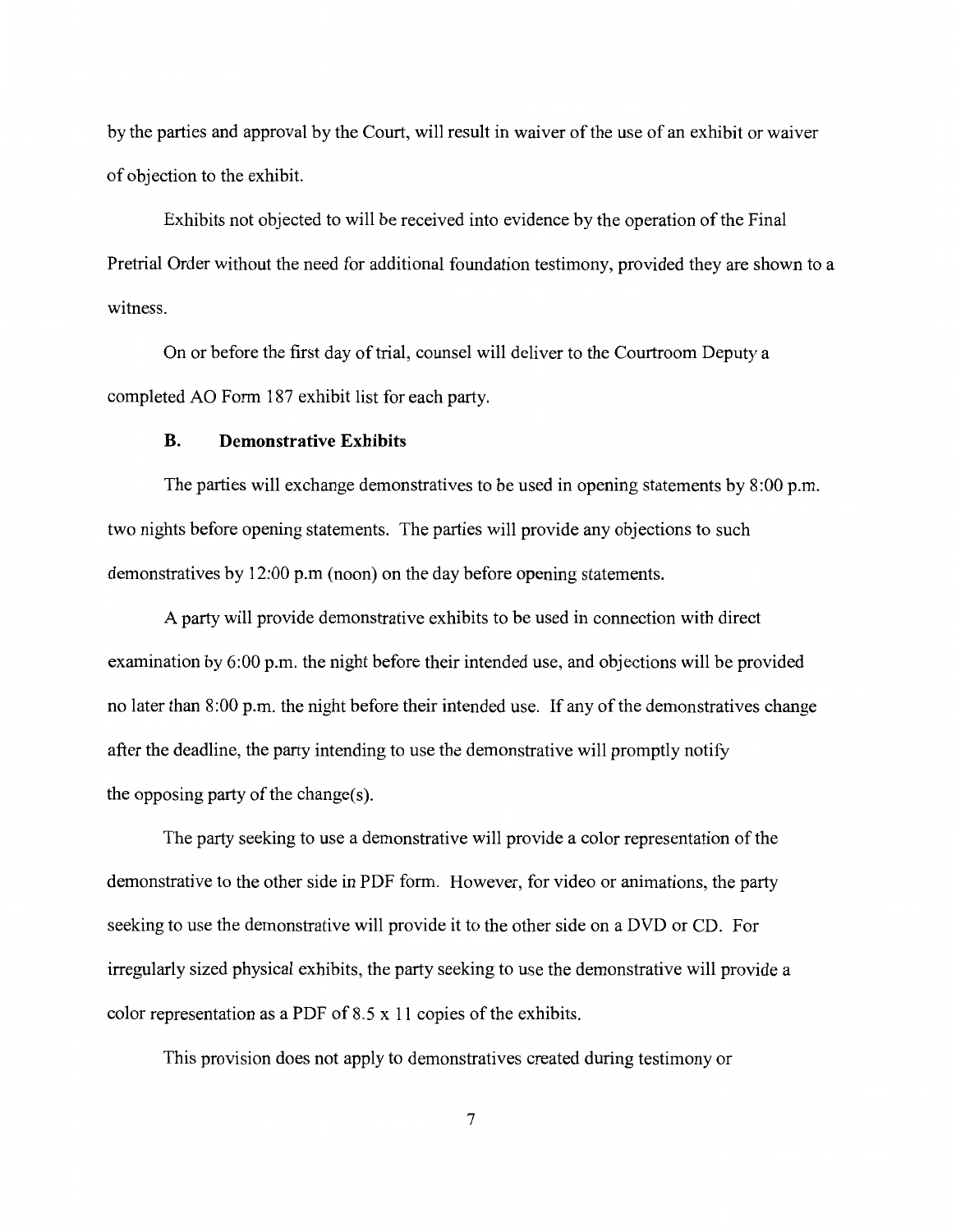demonstratives to be used for cross-examination, neither of which need to be provided to the other side in advance of their use. In addition, blow-ups or highlights of exhibits or parts of exhibits or testimony are not required to be provided to the other side in advance of their use.

If good faith efforts to resolve objections to demonstrative exhibits fail, the objecting party shall bring its objections to the Court's attention prior to the opening statements or prior to the applicable witness being called to the witness stand. Failure to comply with these procedures, absent an agreement by the parties and approval by the Court, will result in waiver of the use of an exhibit or waiver of objection to the exhibit.

## **VII. Damages**

[Include an itemized statement of all damages, including special damages.]

## **VIII. Bifurcated Trial**

[Indicate whether the parties desire a bifurcated trial, and, if so, why.]

## **IX. Motions** *in Limine*

Motions *in limine* shall not be separately filed. All *in limine* requests and responses thereto shall be set forth in the proposed pretrial order. Each *SIDE* shall be limited to three (3) *in limine* requests, unless otherwise permitted by the Court. The *in limine* request and any response shall contain the authorities relied upon; each *in limine* request may be supported by a maximum of three (3) pages of argument and may be opposed by a maximum of three (3) pages of argument, and the side making the *in limine* request may add a maximum of one (1) additional page in reply in support of its request. If more than one party is supporting or opposing an *in limine* request, such support or opposition shall be combined in a single three (3) page submission (and, if the moving party, a single one (1) page reply), unless otherwise ordered by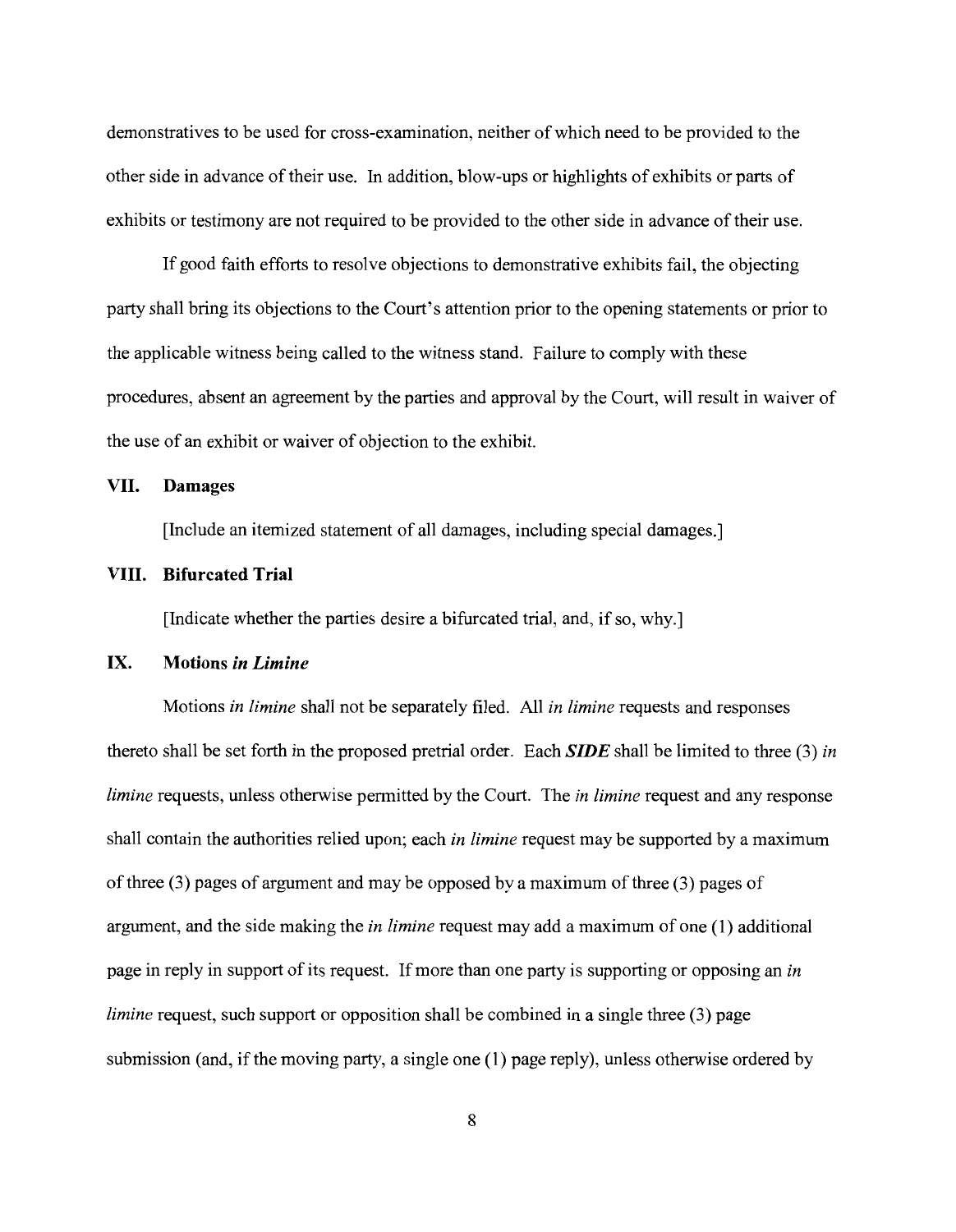the Court. No separate briefing shall be submitted on *in limine* requests, unless otherwise permitted by the Court.

### **X. Discovery**

Each party has completed discovery.

## **XI. Number of Jurors**

There shall be eight jurors. The Court will conduct jury selection through the "struck juror" method, beginning with the Court reading voir dire to the jury panel in the courtroom, continuing by meeting with jurors individually in chambers or at sidebar and there addressing any challenges for cause, and concluding with peremptory strikes.

### **XII. Non-Jury Trial**

[If the parties desire a detailed opinion from the Court post-trial, counsel should include a proposed post-trial briefing schedule, including page limits, in the draft pretrial order.]

Along with their initial briefs, each party shall provide proposed Findings of Fact, separately stated in numbered paragraphs, constituting a detailed listing of the relevant material facts the party believes it has proven, in a simple narrative form, along with citations to the record. The proposed Findings of Fact shall be limited to a maximum of\_ pages. No separate Conclusions of Law shall be filed.

## **XIII. Length of Trial**

The trial will be timed. Unless otherwise ordered, time will be charged to a party for its opening statement, direct and redirect examinations of witnesses it calls, cross-examination of witnesses called by any other party, closing argument, its argument on any motions for judgment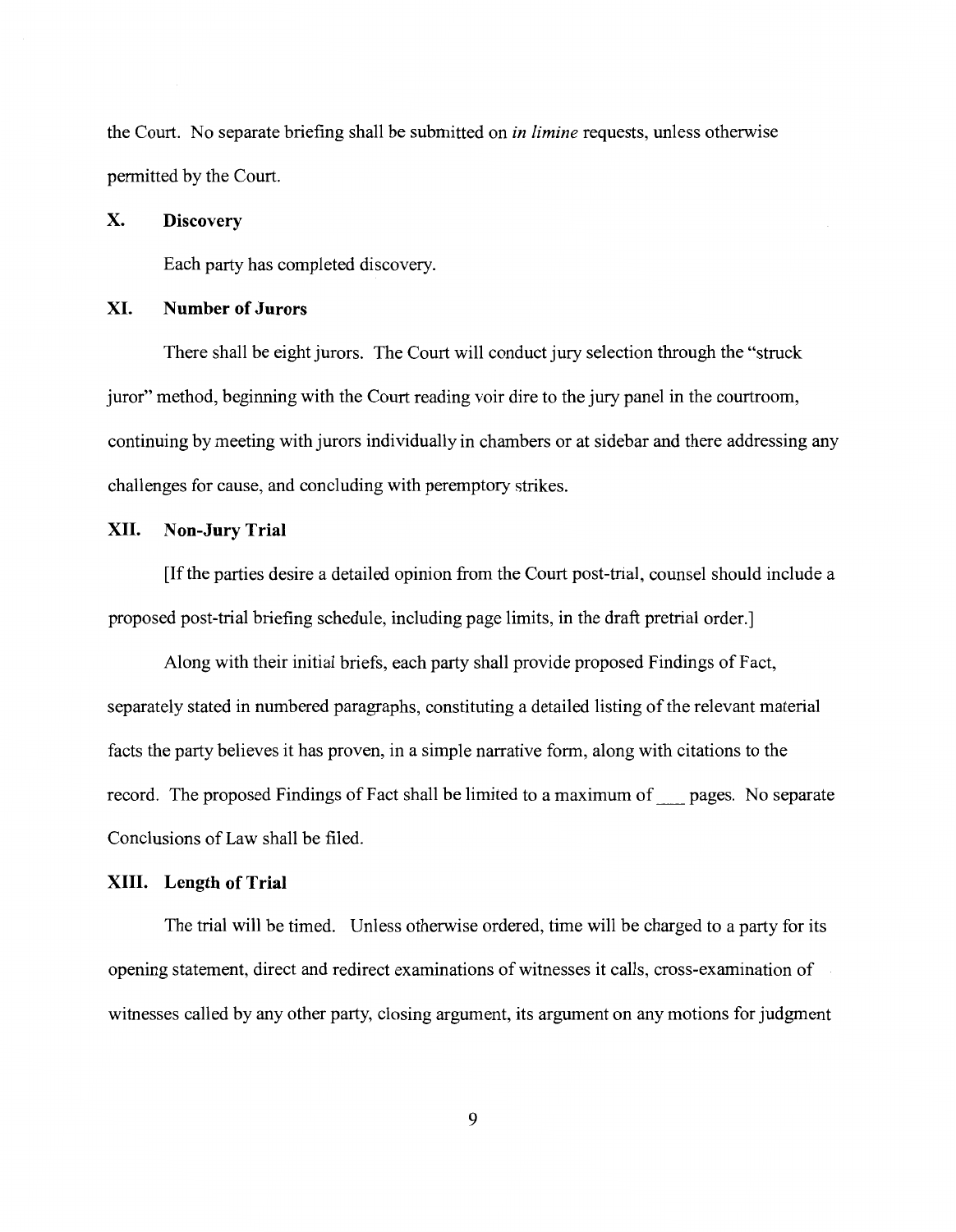as a matter of law, and all sides' argument on objections a party raises (outside the presence of the jury) to another party's exhibits and demonstrative exhibits.

The Courtroom Deputy will keep a running total of trial time used by counsel. If any party uses all of its allotted trial time, the Court will terminate that party's trial presentation.

Considering the Court's procedures for counting time, and considering the nature and extent of the parties' disputes, the parties request hours for their trial presentation. [Indicate the number of hours the parties request for their trial presentations. On days other than those involving jury selection, jury instructions, or deliberations, a typical day involves between  $5\frac{1}{2}$ and 6 <sup>1</sup>/<sub>2</sub> of trial time. In a typical bench trial, each day will involve between 6 and 7 hours of trial time. If the Court has previously set a maximum number of days that will be reserved for trial in this matter, the Court will not, absent good cause shown, allocate more hours for trial presentations than can be accommodated within the number of days reserved.]

### **XIV. Motions for Judgment as a Matter of Law**

[The parties shall provide their position(s) as to how they will make motions for judgment as a matter of law, whether it be immediately at the appropriate point during trial or at a subsequent break, whether the jury should be in or out of the courtroom at the time such motions are made and/or argued, and whether such motions may be supplemented in writing.]

### XV. **Amendments of the Pleadings**

[Indicate any amendments of the pleadings desired by any party, along with a statement whether the proposed amendment is objected to and, if objected to, the grounds for the objection.]